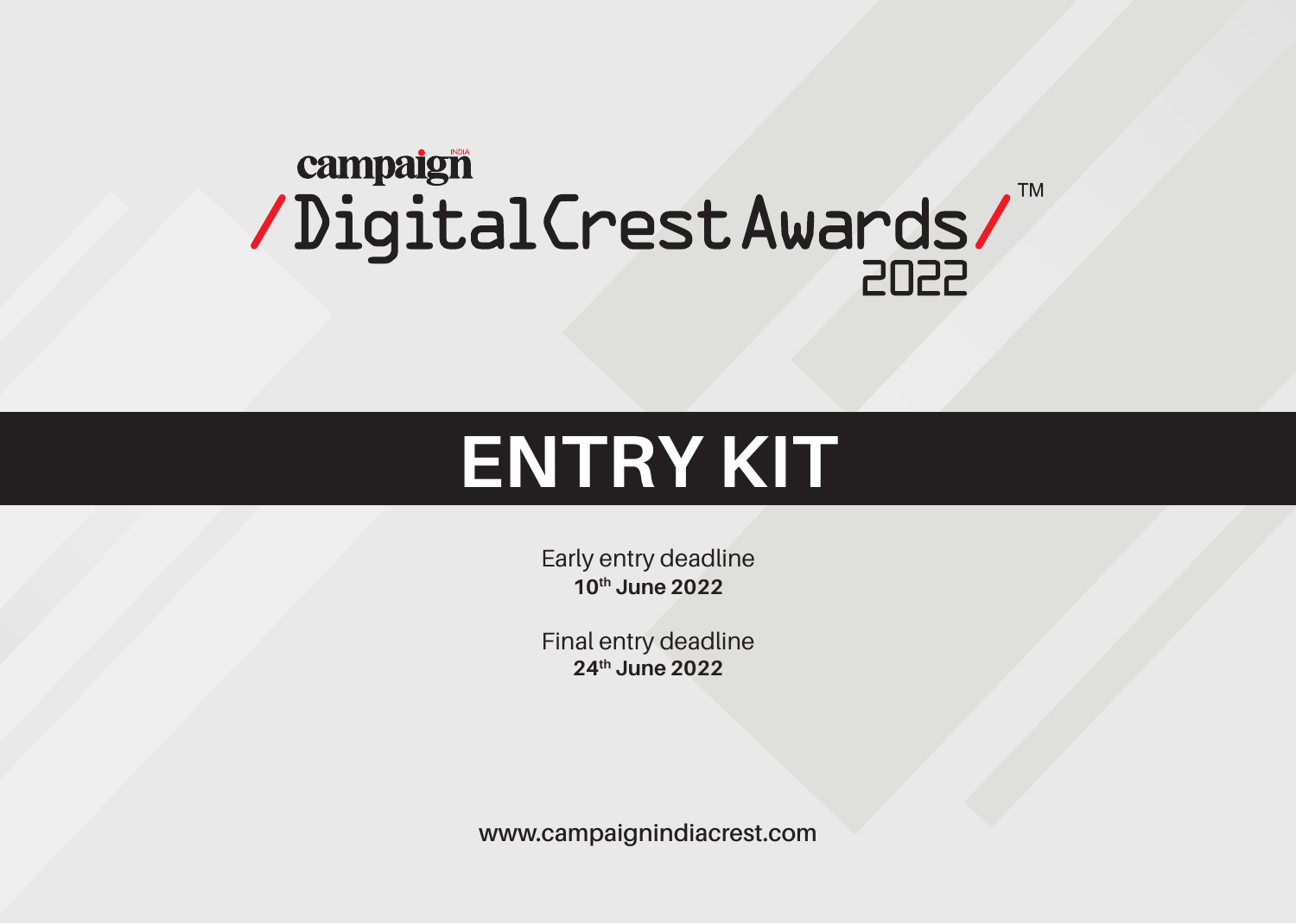## **INTRODUCTION**

Campaign India Digital Crest Awards

Campaign India is back with the  $12<sup>th</sup>$  edition of its awards to honour excellence in digital advertising and marketing.

Rechristened Campaign India Digital Crest Awards (CIDCA) in 2013, the property has evolved over the last ten years from its origins (as the Campaign India Digital Media Awards), to remain contemporary, relevant and inclusive of the dynamic changes in the digital ecosystem.

It will seek to identify and reward the most engaging, creative and effective campaigns across digital media.

Based on a survey among industry practitioners and marketers to elicit feedback, the number and nature of categories have been fine-tuned over the years to keep pace with developments in digital advertising and marketing.

The Campaign India Digital Crest Awards 2022 will invite entries across 30 broad categories and their sub-categories.

This year we have introduced new category 'Real Time Advertising'

Placing greater emphasis on ROI and effectiveness, significant changes were introduced in the jury composition in 2019. We continue with the all-marketer and digital practitioner jury from the clients fraternity this year. The jury will be convened by team Campaign India.

Did your digital campaigns click with consumers? Enter CIDCA 2022 if they did. Make your best pitch.

For further details, e-mail: campaignawards@haymarketsac.com / dinika.tahilramani@haymarketsac.com

## campaign /DigitalCrestAwards/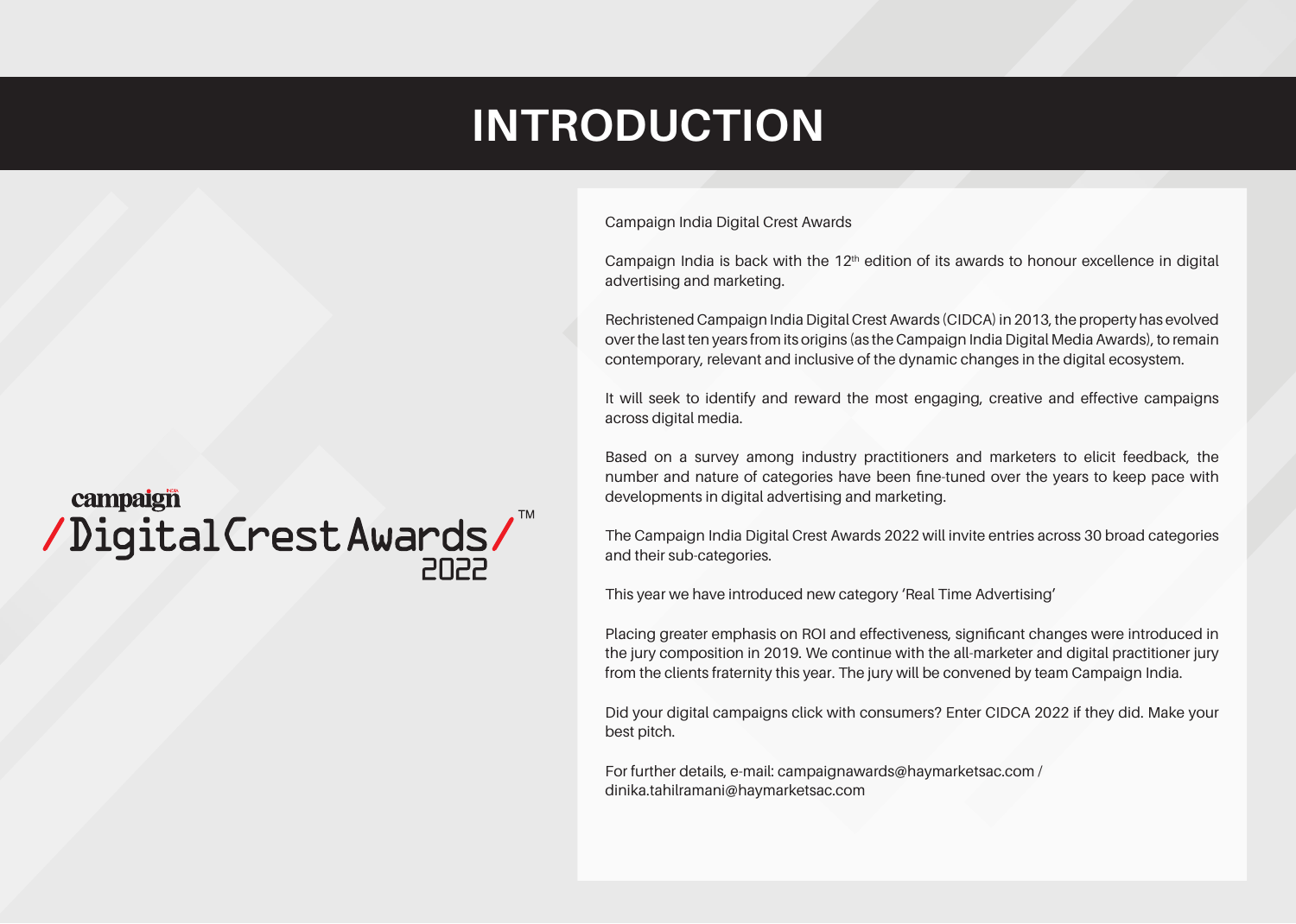## **CATEGORIES**

#### **Advergaming**

Awarded to the strategic development of a game that effectively and creatively reached target customers to build or maintain their brand and market share while attaining marketing objectives.

#### **Apps**

Awarded to an innovative, entertainment or informative app developed specifically as part of an ongoing campaign or stand alone addition to a brand that effectively and creatively reached target customers to attain marketing objectives. There are two sub-categories:

- Mobile Apps
- Online Apps

#### **Augmented Reality**

Awarded to the best use of Augmented Reality in a campaign

#### **Best content on an OTT platform**

With more and more series coming up on OTT platforms, this category will award the platform which has the best original content.

#### **Best use of digital personal assistant**

As Siri, Alexa, Google assistant and their tribe gain global acceptance, this category looks at the best use of digital personal assistants in marketing and their integration with the overall brand experience

#### **Community Content**

The v/blog maybe under any subject, vertical, with content generated by an individual or a group, for a brand / corporate / brand or corporate property. This could be a blog that pushes for a government / corporate / social policy change. Communities built around social causes or natural calamities will be moved to 'Social Cause' category unless backed by a brand or corporate entity. Entries will be judged basis popularity, virality, originality, consistency and quality of content - against stated objectives.

#### **Display**

Awarded to the campaign that uses online display advertising, including but not limited to, banners of any format, page takeovers, and rich media.

#### **Digital Strategy**

Awarded to the digital campaign where the agency has been able to put together a go-to-market plan that's independent of the ATL activities. Results of this plan need to be submitted with metrics.

#### **Digital Craft**

#### **· Best Writing**

Awarded to the best piece of writing for a particular campaign. Individual entries or single (blog) posts will not be considered.

- **Best Use of Design and Navigation** Awarded to the best use of design and navigation as part of a website or an app layout
- **· Best use of Interaction Design in Online or Mobile**

#### **Apps**

The science of interaction design plays a far broader role in customer engagement. This sub-category intends to celebrate success in interaction design **Art Direction/Communication in digital Design** 

The effort that goes into art direction of digital assets ranging from display, email or social media posts often go unrecognised within the framework of a larger campaign or strategy. This category attempts to bring these initiatives into the mainstream.

#### **e-Commerce Omni-channel strategy**

A campaign that demonstrates use of multiple channels to acquire, engage and sell to consumers, improving efficiency and returns to an online commerce brand

#### **Experiential**

Awarded to innovative digital work on OOH media or as part of an experiential marketing (activation) campaign. In case of on-screen creative, adaptation for OOH media and innovation therein would be valued. Additional weightage will be given for activating consumers through additional digital channels like mobile, promoting interactivity.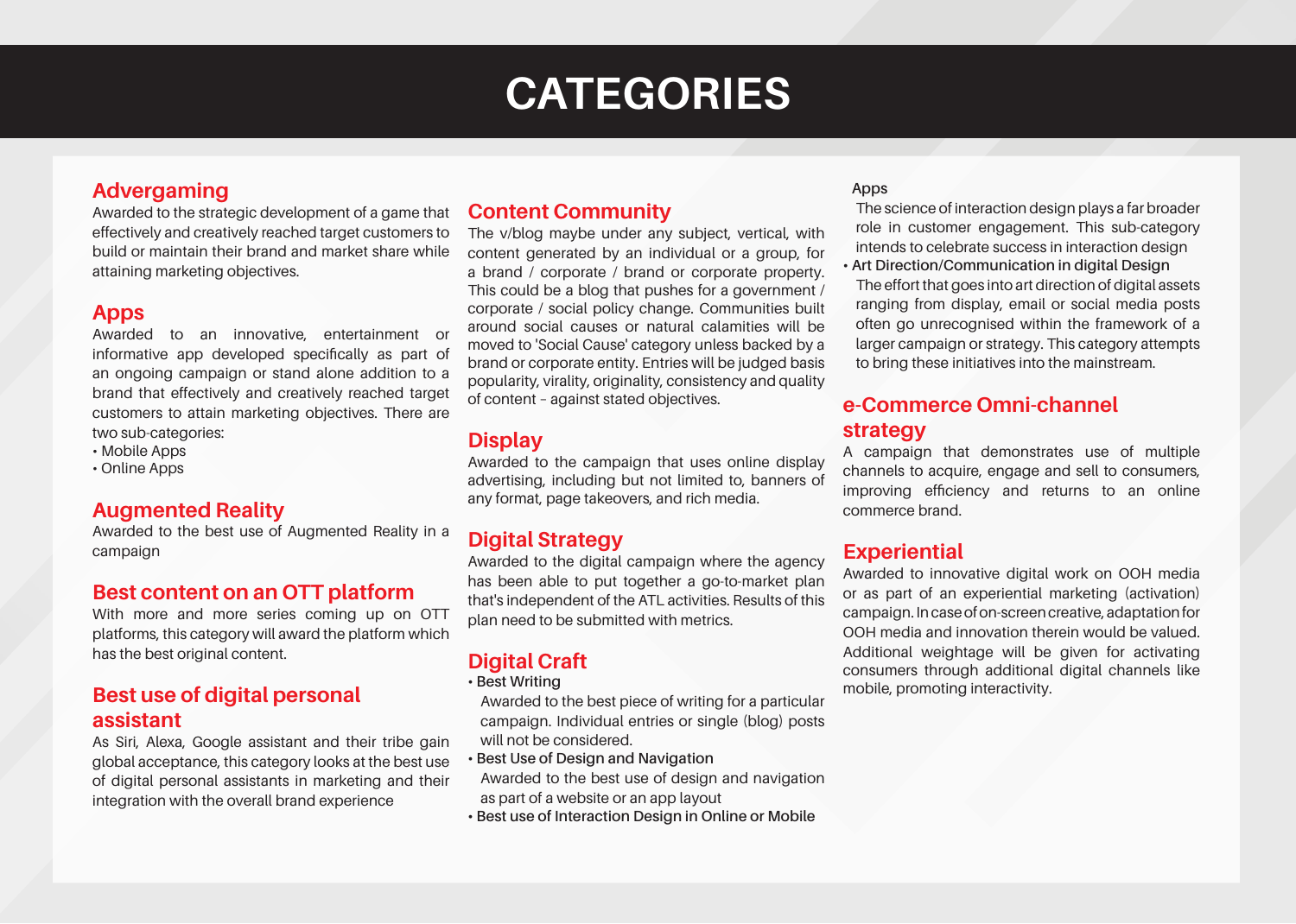### **CATEGORIES**

#### **Format Innovation**

Most of the content and communication is restricted to a 16:9 frame. This category rewards the innovative use of content that breaks the frame and sets new .standards

#### **Integrated**

To be considered for the integrated media award, projects must show how they used digital amongst a range of media, including offline channels, in the best possible way to promote a product or service. This means that the creative, media, online and offline elements of the campaign were designed to ensure that the combination of different channels produced an effect greater than the sum of its parts.

#### **buying insight-led programmatic buying**

Awarded to the best use of insights in programmatic advertising, use of a seamless media and creative strategy, recaliberation in real time and optimal use of client resources.

#### **Innovation in e-commerce**

This category accepts cases that have to do with innovation in commerce. For example, excellence in e-commerce using a cognitive commerce interface.

#### **Long-term Strategy**

Awarded to the digital campaign where the agency has been servicing the client for more than one year and different online projects were executed through the duration to solve business problems.

#### **Loyalty**

Awarded to the digital campaign that is most effective in generating customer loyalty to an existing brand, service or product, measured through increasing persistence/purchase frequency.

#### **Media Innovation**

Awarded to the campaign that uses existing or newly created digital media in fresh and innovative ways to explore new channels of communication and achieve marketing success during the review period.

#### **Mobile**

Awarded to the best use of the mobile platform to create a measurable impact. Mobile use could refer to all types of advertising that can be accessed on mobile phones, tablets and phablets. There are three sub-categories:

- Display
- SMS•
- Voice-Based
- Integrated

#### **Commerce Campaign**

- Customer acquisition
- Customer engagement
- Customer retention

Online Commerce as defined here includes any brand that allows consumers to transact online, including apps like those for ticketing and food ordering. Results provided will form a key element of evaluation like with other categories, and absolute numbers will score higher than percentages.

#### **Online Marketing**

Awarded to the campaign that uses multiple online elements together as the key engagement driver and to achieve proven results in relation to the objectives set. Entries must build a complete picture by showing how the campaign played across digital channels. Should include multiple online elements (for example banners, viral videos, landing sites, etc.). This means that the elements of the campaign were designed to ensure that the combination of different channels produced an effect greater than the sum of its parts.

#### **Online Video**

Awarded to the video  $(s)$  used in a campaign and made for online distribution. Entrants will be required to state if the video was also transmitted on TV or any other channel after going live online. This information will be supplied to the jury and will be considered while voting. Videos that were released online after the TV/cinema release do not qualify.

- Short form (180 seconds or less)
- Long form (Over 180 seconds)

A shorter edit of the same 'Long form' Online Video may be entered in Short form. It will be evaluated separately in both categories, based on how each version played a role in achieving stated objectives.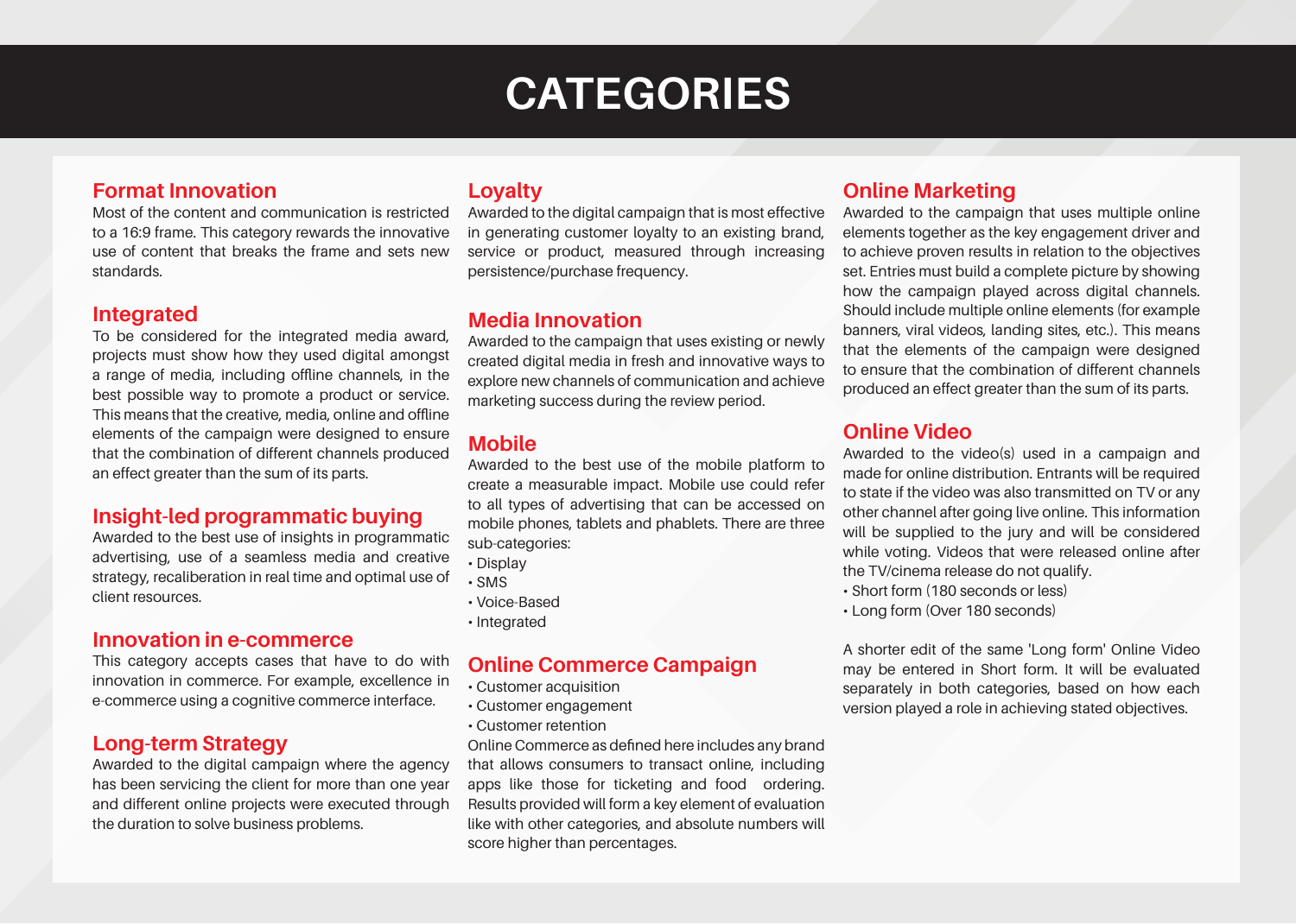### **CATEGORIES**

#### **Real time advertising**

Ad campaigns created as a response to current news. Could be reactions on social media to trending news or very recent events.

#### **Search**

• SEO/Paid search

Awarded to the best use of search marketing to create a measurable impact. Tactics could include search engine optimisation and/or paid search

• Application of technology in search As the definition of search evolves, this sub-category has been instituted to reward excellence in voice search, application of structured microdata and more.

#### **Showcase**

Awarded in this category will be digital entries and/or campaigns where the work need not necessarily be created for a client brand. This could be for fictitious brands, even. The category is aimed at showcasing and recognising creative work that has pushed boundaries in digital advertising and marketing. As with other categories, the entry needs to reflect use of technology and innovation towards customer impact. Specific to the 'Showcase' category, it needs to show clients unexplored possibilities that could be pursued by them in future.

Note: For the 'Showcase' category, the client approval letter will have to be sent by the respective agency head.

#### **Social Cause**

From objective to ideation to execution to results, the entrant needs to showcase how a digital marketing campaign helped an NGO, or a social cause supported by a corporate/brand. This could also be entered in one or more other categories listed above (except Showcase). Use of different digital elements will beget more points. There are two sub-categories:

- Social cause supported by a corporate/brand
- Campaign for an NGO

#### **Use of Data**

- For CRM
- For New Business

This could be for any category of product or service. Innovation and creativity in sourcing, interpreting and using data to achieve business objectives will be .evaluated

#### **Leapering Use of social media in a campaign**

Awarded to the campaign that innovatively uses social media most effectively and creatively to reach target customers to build or maintain their brand and market share while attaining marketing objectives set during the review period. Entries should truly make use of social media platforms beyond simply the viral reach of a campaign.

#### **Viral Marketing Campaign**

Awarded to the digital content or campaign that uses communication that has been developed specifically

to be distributed virally to a mass audience via the Internet. Entries in this category must be presented so that the judges can see how an individual was led to the video/website etc. - the triggers of virality. Must be accompanied by a media / distribution / seeding plan and achieved results.

#### **Website**

Awarded to the campaign that best uses a website to create a measurable impact as part of an overall marketing communications strategy.

- Corporate / Brand
- Campaigns•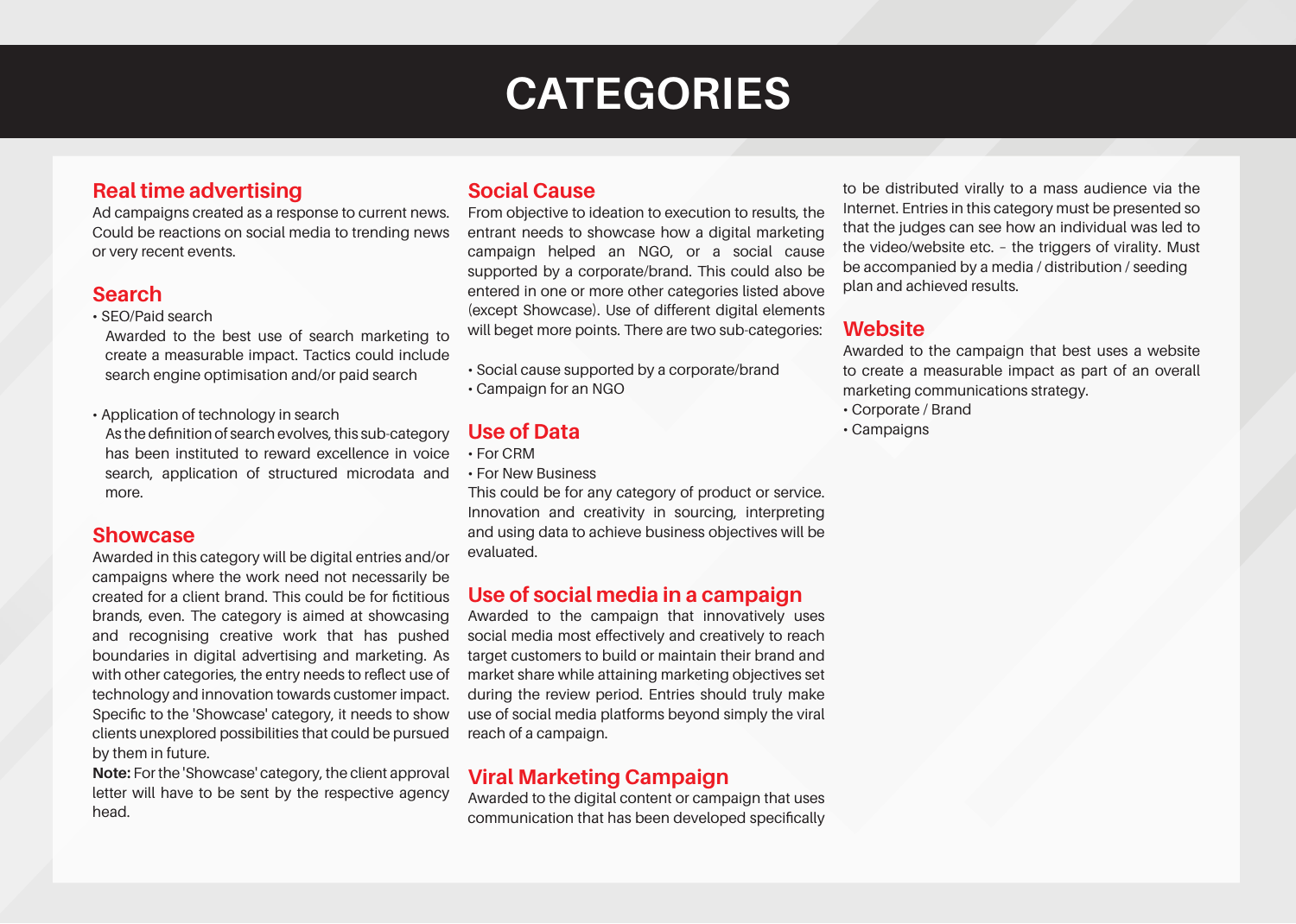# **PROCESS ENTRY PROCESS**

#### **Who should enter?**

Entry is open to clients, publishers and media owners, as well as digital agencies, advertising agencies, production or design companies, or other relevant marketing service providers. Any entry for a particular project should be coordinated between the different parties involved. In case the same piece of work is entered by multiple parties in the same category, the award, if any, will be shared between multiple .entrants

#### **Eligibility** period

Campaigns launched or current during the period from 1 April 2021 to 31 March 2022 are eligible to enter the awards.

#### **2020** Entries Open: 10 April 2020

#### **Entry** fees

From 25 May to 10 June:  $\bar{z}$  9,000 per entry + GST **From 11 June to 24 June: ₹ 10,000 per entry + GST** 

#### **Entries are to be submitted on**

#### **Each entry must include the following to be considered complete:**

- Completed online entry form
- Support materials on a microsite/landing page or uploaded online (Follow format requirements
- Each supporting item should not be more than 10 MB
- Total payment for all entries submitted

#### **2022 CIDCA**

Campaign India, Haymarket Media India Private Limited, 5<sup>th</sup> Floor, Raheja Xion Building, Off Dr Ambedkar Road, Opp. Nirmal Park, Dr. Ambedkar Marg, Byculla (E), Mumbai 400027, Direct: +91 22 23787413, Mobile: 99303 51282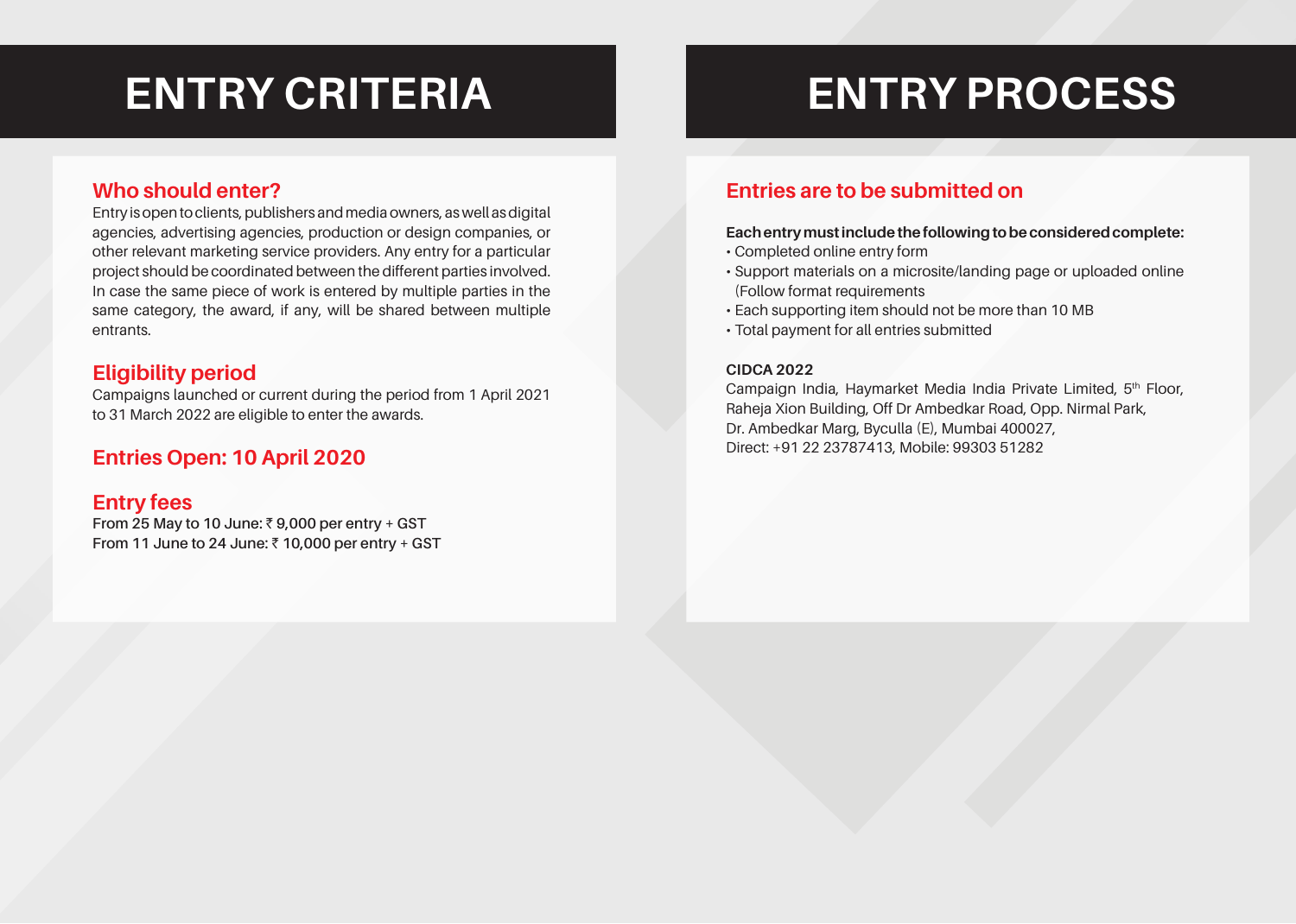### **PAYMENT DETAILS**

#### **By Cheque**

Account Name: Haymarket SAC Publishing (India) Private Limited Postal Address: CIDCA 2022 **Campaign India,** Haymarket SAC Publishing (India) Private Limited Unit No. 401 & 502, 4th / 5th Floor, Raheja Xion, Opposite Nirmal Park, Dr B. Ambedkar Marg, Byculla (East), Mumbai 400 027

#### **By Online transfer**

Account Name: Haymarket SAC Publishing (India) Private Limited **Bank Name: HDFC BANK** Current Account Number: 03572020000023 **Branch Address: Parel, Mumbai - 400012 SWIFT CODE: HDFCINBB NEFT IFSC CODE: HDFC0000357** 

On a single e-mail, enlist ENTRY TITLE, ENTRANT COMPANY NAME, CATEGORY for each entry and TOTAL NUMBER OF ENTRIES, and send the same with proof of ONLINE PAYMENT CONFIRMATION to: campaignawards@haymarketsac.com / dinika.tahilramani@haymarketsac.com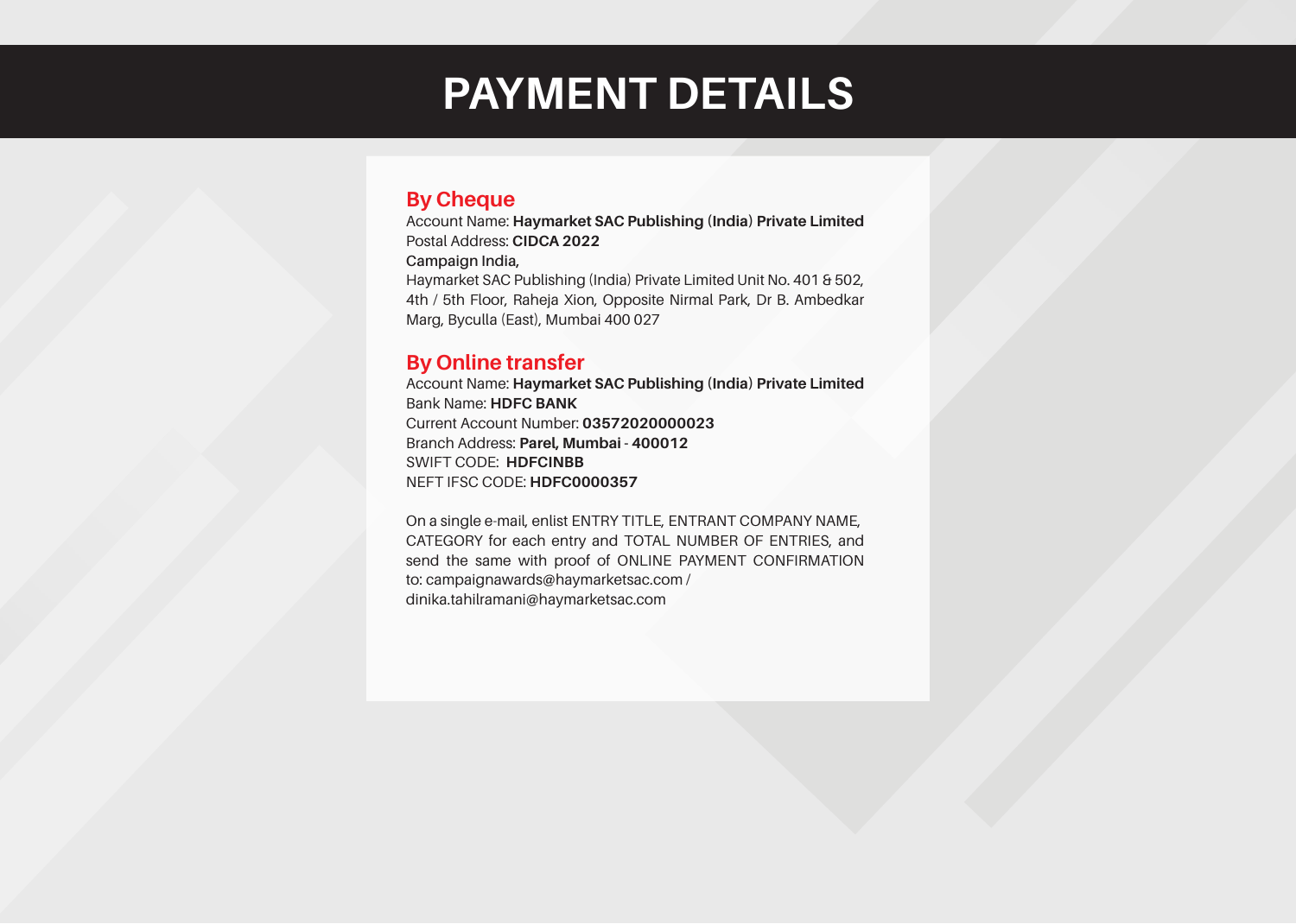### **JUDGING**

An independent jury consisting of leading client marketers will judge the entries. Great care is taken in selecting a judging panel comprising the right balance of specialist knowledge, experience and objectivity. Strict guidelines, designed to eliminate vested interest or breaches of rules of entry, will be followed. In all categories, judges will look primarily for projects that have delivered against the client advertiser's objectives. Winning projects will be able to offer demonstrable success in this regard. However, judges will also take into account the 'level of difficulty' of those objectives and the degree to which they have been met using innovative and creative treatments

#### **criteria Judging**

A detailed quantitative methodology has been developed to fairly and accurately benchmark and analyse each entry on its merits. This includes the following:

#### **20% Strategy**

Concise and proven evidence of an insightful approach to the overall issue and target audience while being true to this strategy throughout each of the campaign elements.

#### **25% Execution**

Judges will look for a convincing argument made establishing a cause and effect between

the objectives, strategy and results of the campaign. They will also consider other factors such as the effective use of resources, and technical excellence in implementing integrated .campaigns

#### **25% Creativity and Innovation 25%**

Judges will look for originality of idea or concept, creative selection of communications channels and innovation in measurement of results.

#### **30% Results**

Judges will consider the difficulty of the task at hand, the scale of the results, how well the strategies and communications methods chosen met the objectives set. Judges will be looking for quantification of results from a credible source (and seek third party verification of awards winners). In addition, judges will qualitatively be looking for clear definitions in the written submission of the campaign overview, challenges and constraints, objectives, strategy and results. Wherever possible, provide facts and figures substantiating claims to give judges the most comprehensive and informed view of your campaign.